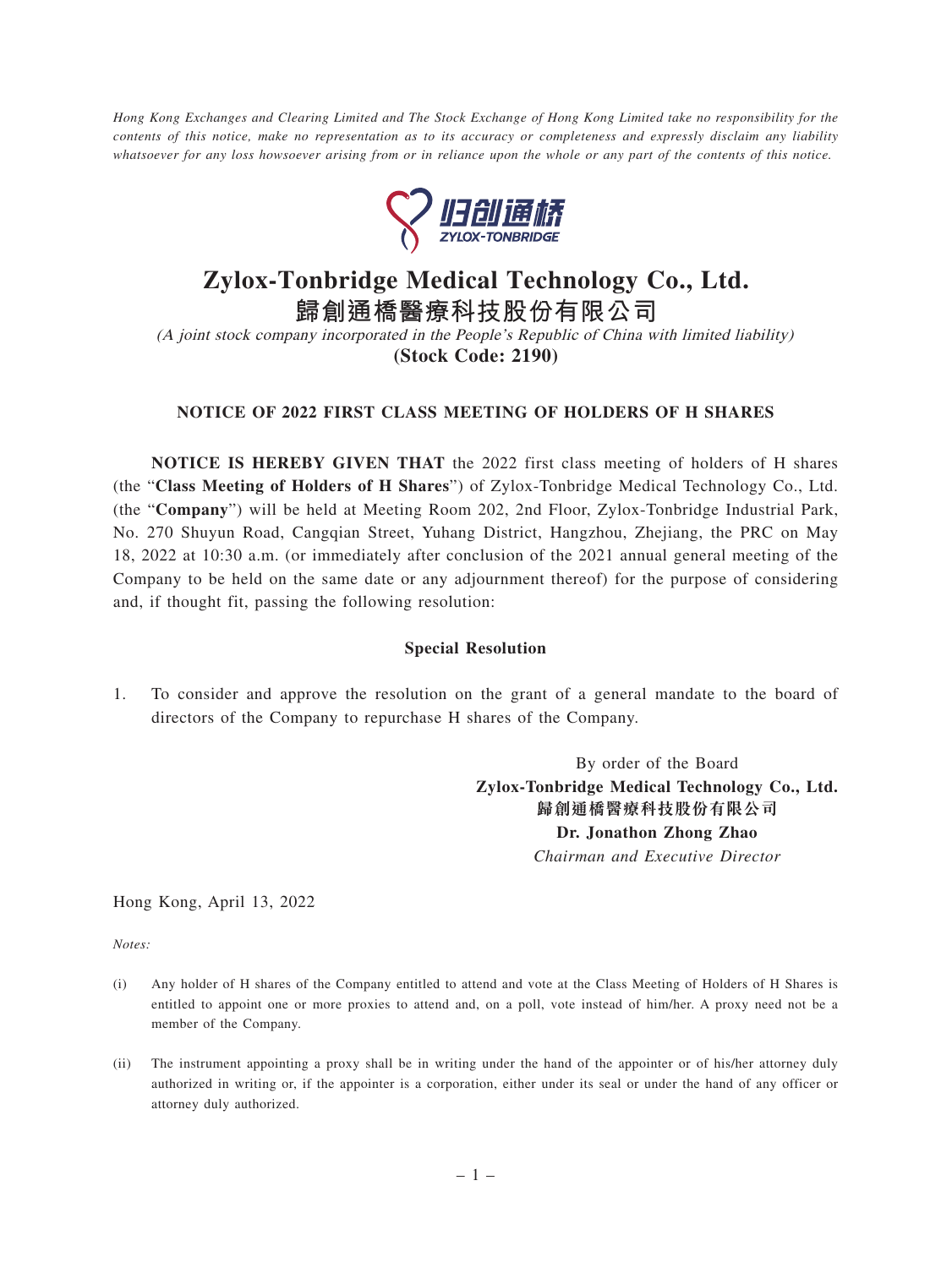- (iii) In order to be valid, the form of proxy together with the power of attorney or other authority, if any, under which it is signed or a notarially certified copy of such power or authority, must be deposited with Tricor Investor Services Limited, at Level 54, Hopewell Centre, 183 Queen's Road East, Hong Kong as soon as practicable but in any event not less than 24 hours before the time appointed for holding the Class Meeting of Holders of H Shares (i.e. May 17, 2022 at 10:30 a.m.), or any adjourned meeting thereof (as the case may be).
- (iv) Completion and return of the form of proxy shall not preclude the shareholders of the Company (the "**Shareholders**") from attending and voting in person at the Class Meeting of Holders of H Shares or at any adjourned meeting thereof (as the case may be) should they so wish, and in such event, the form of proxy shall be deemed to be revoked.
- (v) Where there are joint registered holders of any share, any one of such joint holders may vote, either in person or by proxy, in respect of such share as if he/she was solely entitled thereto, but if more than one of such joint holders are present at the Class Meeting of Holders of H Shares, whether in person or by proxy, the joint registered holder present whose name stands first on the register of members of the Company in respect of the shares shall alone be entitled to vote in respect thereof.
- (vi) For the purpose of determining the H shareholders of the Company entitled to attend and vote at the Class Meeting of Holders of H Shares, the register of members of H shares of the Company will be closed from May 13, 2022 to May 18, 2022 (both days inclusive). The record date for determining the entitlement of the H shareholders of the Company to attend and vote at the Class Meeting of Holders of H Shares will be May 18, 2022. In order to qualify for the entitlement to attend and vote at the above Class Meeting of Holders of H Shares, the H shareholders of the Company must lodge all transfer forms accompanied by the relevant H share certificates with the Company's H share registrar, Tricor Investor Services Limited, at Level 54, Hopewell Centre, 183 Queen's Road East, Hong Kong by no later than 4:30 p.m. on May 12, 2022.
- (vii) The Company will adopt the following special arrangements at the Class Meeting of Holders of H Shares for the purpose of public health and safety:
	- (a) All resolutions at the Class Meeting of Holders of H Shares will be decided on a poll. Shareholders will still be able to vote by doing so in advance of the Class Meeting of Holders of H Shares by proxy. If a Shareholder (other than those who can attend the Class Meeting of Holders of H Shares physically) wishes to vote on any resolution at the Class Meeting of Holders of H Shares, he/she/it can appoint the chairman of the Class Meeting of Holders of H Shares or proxy who can attend the Class Meeting of Holders of H Shares physically to exercise his/her/its right to vote at the Class Meeting of Holders of H Shares in accordance with his/her/its instructions.
	- (b) Shareholders can view and listen to the Class Meeting of Holders of H Shares through online access by visiting the website https://spot-emeeting.tricor.hk/#/269. Shareholders participating in the Class Meeting of Holders of H Shares using the e-Meeting System can also submit questions through the e-Meeting System. The e-Meeting System will be open for Shareholders to log in from 8:30 a.m. on May 18, 2022 and can be accessed from any location with internet connection by a smart phone, tablet device or computer.
	- (c) Shareholders attending the Class Meeting of Holders of H Shares using the e-Meeting System will be able to submit questions relevant to the Company's proposed resolutions online during the Class Meeting of Holders of H Shares.